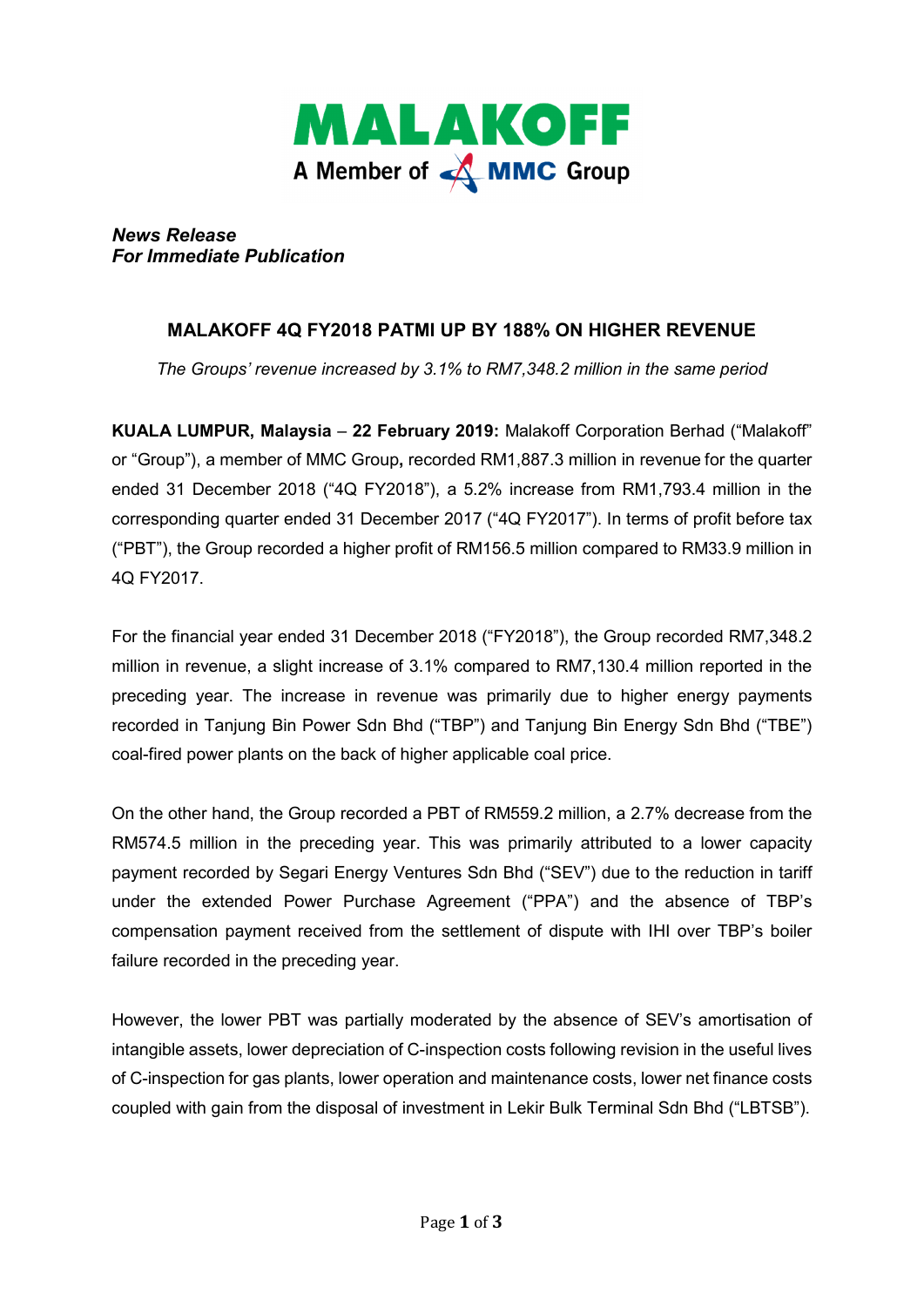The Board of Directors also recommended a final single-tier dividend payment of 3.5 sen per ordinary share in respect of FY2018, subject to the approval of the shareholders at the forthcoming Annual General Meeting.

Dato' Ahmad Fuaad Kenali, Chief Executive Officer of Malakoff said, "the Group will continue to focus on improving the reliability and efficiency of its assets, especially Tanjung Bin Energy Power Plant. The plant is scheduled for maintenance and rectification works in the first and second quarters of this year to address and resolve its operational challenges."

In line with the Government's greater push for Renewable Energy, he added that "Malakoff is currently exploring opportunities in the renewable energy sector particularly on Large Scale Solar ("LSS"), hydro, biogas and waste-to-energy. The Group will also be participating in the Government's open tender for the third round of the 500MW LSS3 projects, which was announced recently."

For more details on Malakoff, please visit www.malakoff.com.my

\*\*\*\*\*

## **ABOUT MALAKOFF CORPORATION BERHAD**

Malakoff, a member of MMC Group, is an independent water and power producer ("IWPP") with core focus on power generation, water desalination and operation & maintenance services. In Malaysia, Malakoff is the largest independent power producer ("IPP") with a net generating capacity of 6,346 MW from its seven (7) power plants.

International assets include power and water ventures in Saudi Arabia, Algeria, Bahrain, Oman and Australia, with an effective capacity of 690 MW of power and 420,925 cubic meter of desalinated water per day. Malakoff is also actively looking to venture further in the fastgrowing Middle East and North Africa region as well as the South-East Asian markets. Through its wholly-owned subsidiary, Teknik Janakuasa Sdn Bhd, Malakoff has involvements in operation & maintenance services in Saudi Arabia, Algeria, Kuwait, Oman and Indonesia.

Malakoff believes in working together with all stakeholders in productive partnerships. As such, the Group takes pride in being a responsible operator and a good corporate citizen in all communities where it operates.

Contact: Aini Zahariah Zakaria Manager, Corporate Communication